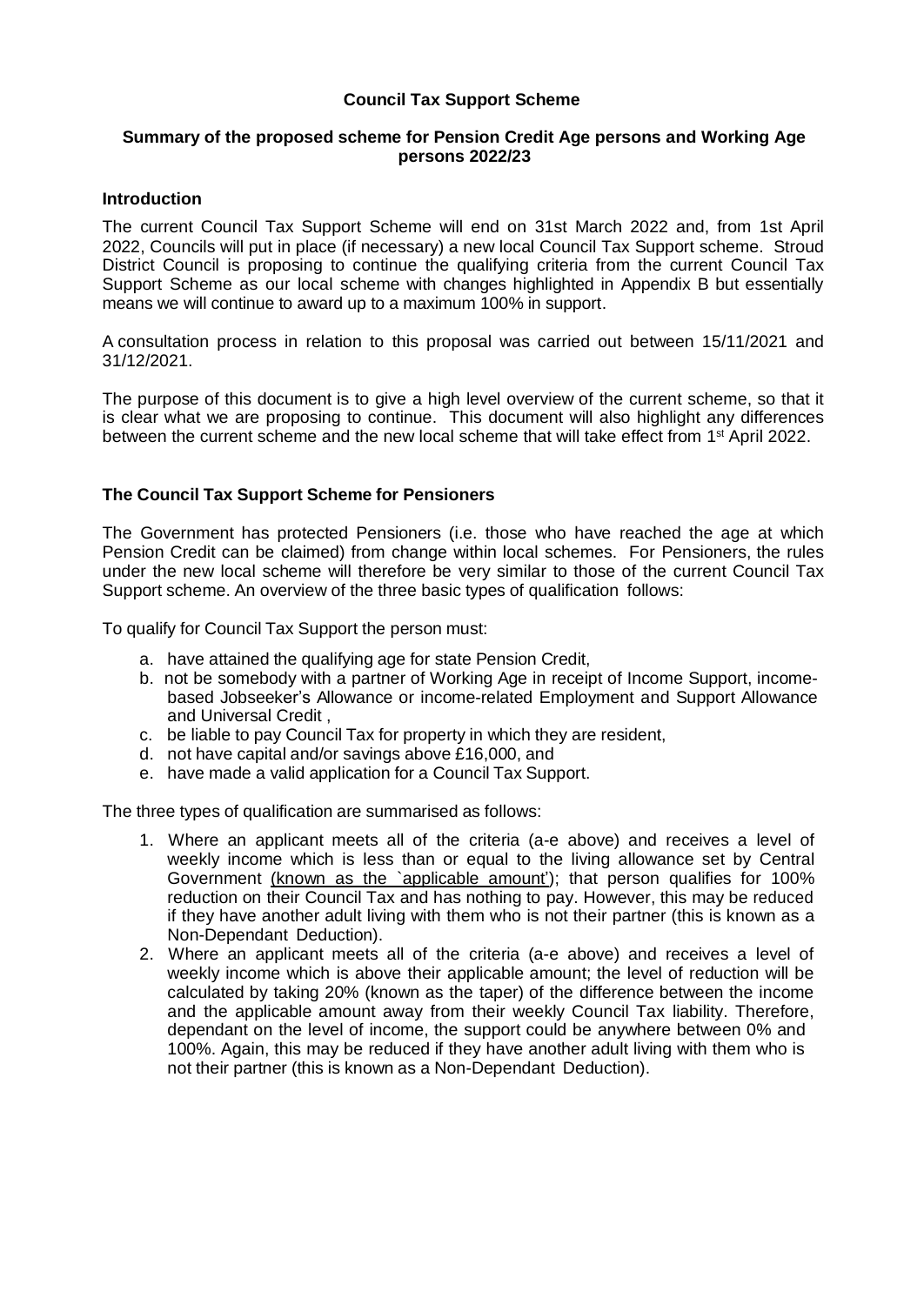3. Where the applicant meets all of the criteria, apart from the capital limit (a, b, c & e above) and has another adult living with them who is on a low income or on state benefits (who is not their partner and does not pay rent to them); they may qualify for a reduction (known in the current Council Tax Benefit scheme as `Second Adult Rebate'). Dependant on the level of income received by the `second adult' this could give a reduction of up to 25%. This may be up to 100% for qualifying student applicants.

# **The Council Tax Support Scheme for Working Age claimants**

As with the current Council Tax Support qualifying criteria, to qualify for Council Tax Support the person must:

- a. be someone who has not reached Pension Credit age, for whom a Council Tax Support claim can be calculated, unless they have a partner who is of working age,
- b. be liable to pay Council Tax for property in which they are resident,
- c. not have capital and/or savings above £16,000,
- d. have made a valid claim for Council Tax Support.

The three types of qualification are summarised as follows:

- 1. Where an applicant meets all of the criteria (a-d above) and receives a level of weekly income which is less than or equal to the living allowance set by Central Government (known as the `applicable amount'); that person qualifies for 100% reduction on their Council Tax and has nothing to pay. However, this may be reduced if they have another adult living with them who is not their partner (this is known as a Non-Dependant Deduction).
- 2. Where an applicant meets all of the criteria (a-d above) and receives a level of weekly income which is above their applicable amount; the level of reduction will be calculated by taking 20% (known as the taper) of the difference between income and applicable amount away from their weekly Council Tax liability. Therefore, dependant on the level of income, the support could be anywhere between 0% and 100%. Again, this may be reduced if they have another adult living with them who is not their partner (this is known as a Non-Dependant Deduction).
- 3. Where the applicant meets all of the criteria, apart from the capital limit (a, b & d above) and has another adult living with them who is on a low income or on state benefits (who is not their partner and does not pay rent to them); they may qualify for a reduction (known in the current Council Tax Benefit scheme as `Second Adult Rebate'). Dependant on the level of income received by the `second adult' this could give a reduction of up to 25%. This may be up to 100% for qualifying students.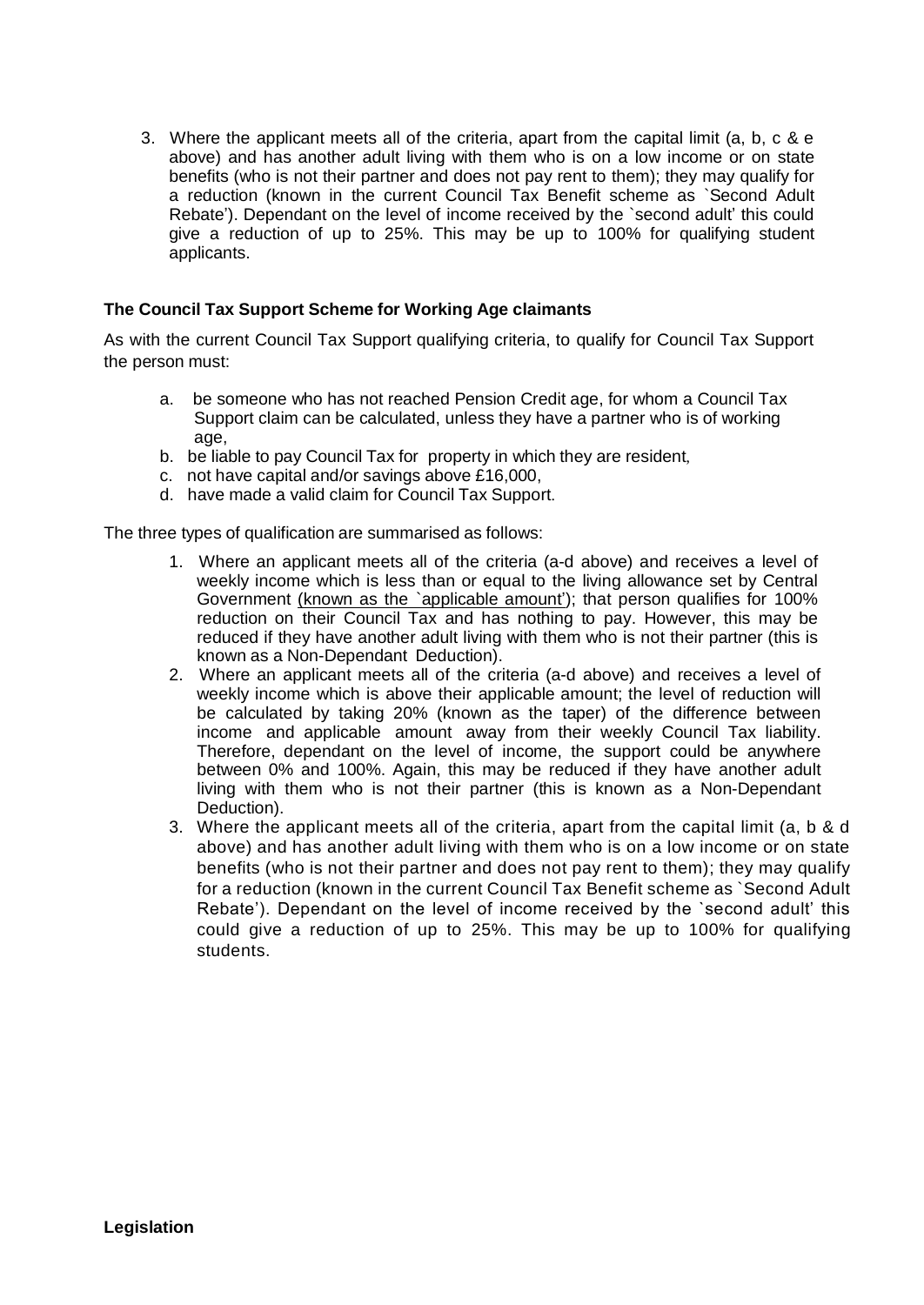It is proposed that eligibility under the new local scheme mirrors what is already set out in legislation relating to the previous Council Tax Benefit scheme. Our scheme will mirror any changes made to the HB regulations after the CTB regs ended including.

- Removal of the family premium from 01 May 2016 for new claims and changes of circumstances for existing claimants who have a child or become responsible for a child after 30 April 2016
- Match the removal of allowances for third and subsequent children born after April 2017
- The restrictions in tax credits for two children and the removal of the family element from 2017
- Restrictions for those claimants leaving the UK for longer than one month
- Exception will be that Backdating will be limited to a maximum of three months for all CTS claimants

For reference these regulations are;

- The Social Security Contributions and Benefits Act 1992,
- The Social Security Administration Act 1992,
- The Council Tax Benefit Regulations 2006
- The Council Tax Benefit (Persons who have attained the qualifying age for state Pension Credit) Regulations 2006,
- The Housing Benefit Regulations 2006
- The Housing Benefit (Persons who have attained the qualifying age for state Pension Credit) Regulations 2006.

These regulations set out how Council Tax Benefit was claimed, calculated and paid. The local Council Tax Support scheme will mirror all of these criteria and a summary of the key factors follow:

### **Applicable Amount**

This is the living allowance that determines the financial needs of claimants. These are determined annually by Central Government and the local scheme will use the same figures in line with Social Security benefits. As shown in the detailed qualifying criteria above, they are used to determine your entitlement. Generally, if your income (including benefits and assumed income from capital) is lower than your applicable amount you will receive full support (less any deduction for any non-dependants living in your household). If your income is higher than your applicable amount then you will receive less than 100% support. Applicable amounts are calculated by making allowance for your personal needs, any children in the household, as well as premiums for certain household circumstances; for example if there is a disabled person within the household.

### **Income and Capital**

Income is all of the money that the applicant (and other members of their household) have coming in from earnings, social security benefits, maintenance payments, pensions and other sources. Some forms of income will have what is known as a `disregard' applied to them. This means that, for the purposes of calculating Council Tax Support, they may be partially or fully ignored.

Any capital that the applicant has (for example savings, shares or other property) will contribute to the calculation as well as their income. The Council will work out an assumed weekly income from the applicant's capital/investments (known as tariff income) and this will be used to calculate a total income figure, so that this can be used to calculate entitlement. Again, some capital will be disregarded within the calculation.

On 3rd February 2022 the government announced a Council Tax Energy Rebate payment of £150 to households in Council Tax Bands A-D. This payment must be disregarded as income for the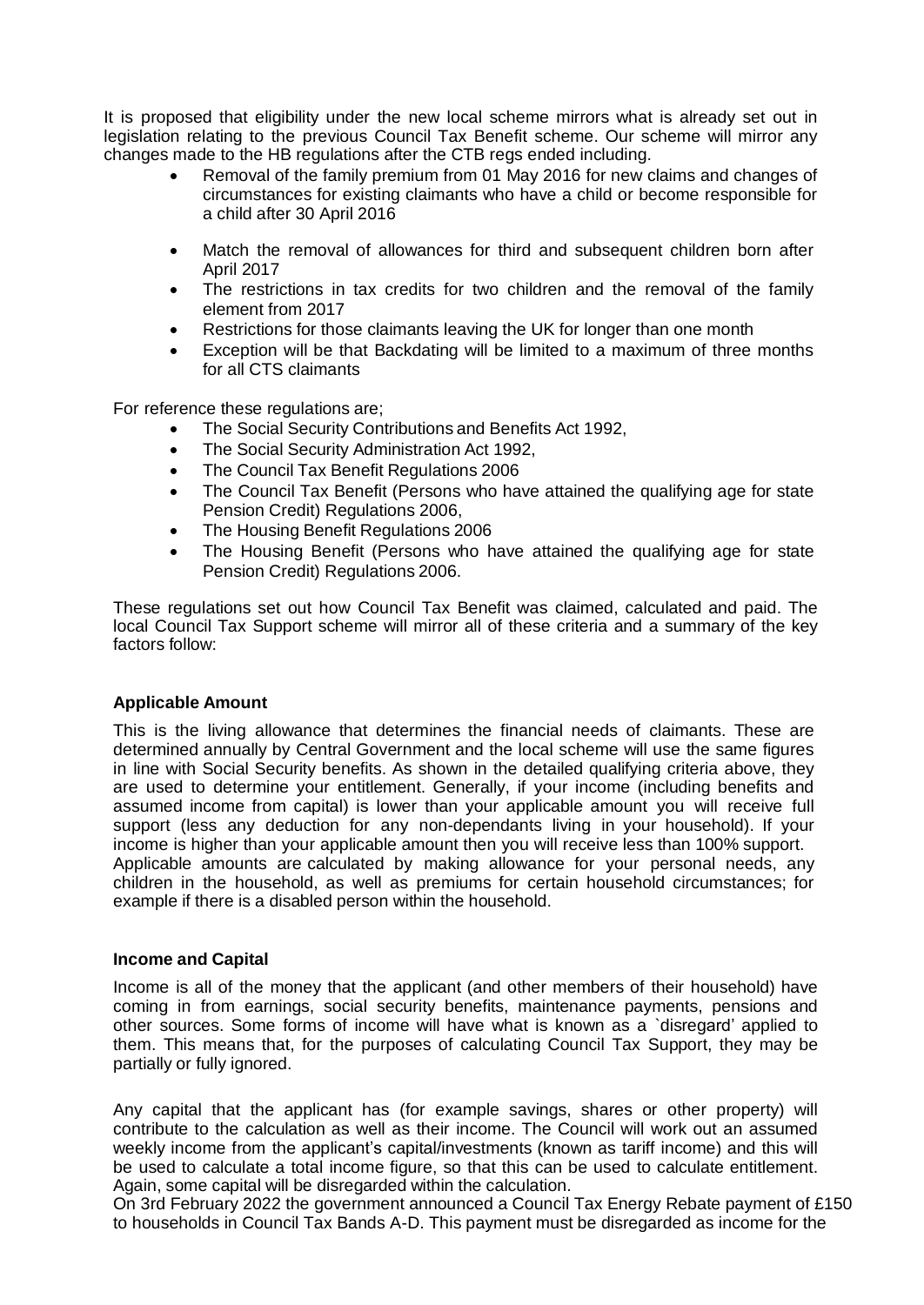purposes of calculating eligibility for both working age and pensioner local Council Tax support schemes in 2022/23.

## **Evidence**

The Council will, as with the current Council Tax Support scheme, require all applicants to provide evidence of most forms of income and capital. The Council will also require evidence of applicant's identity upon making a claim for Council Tax Support.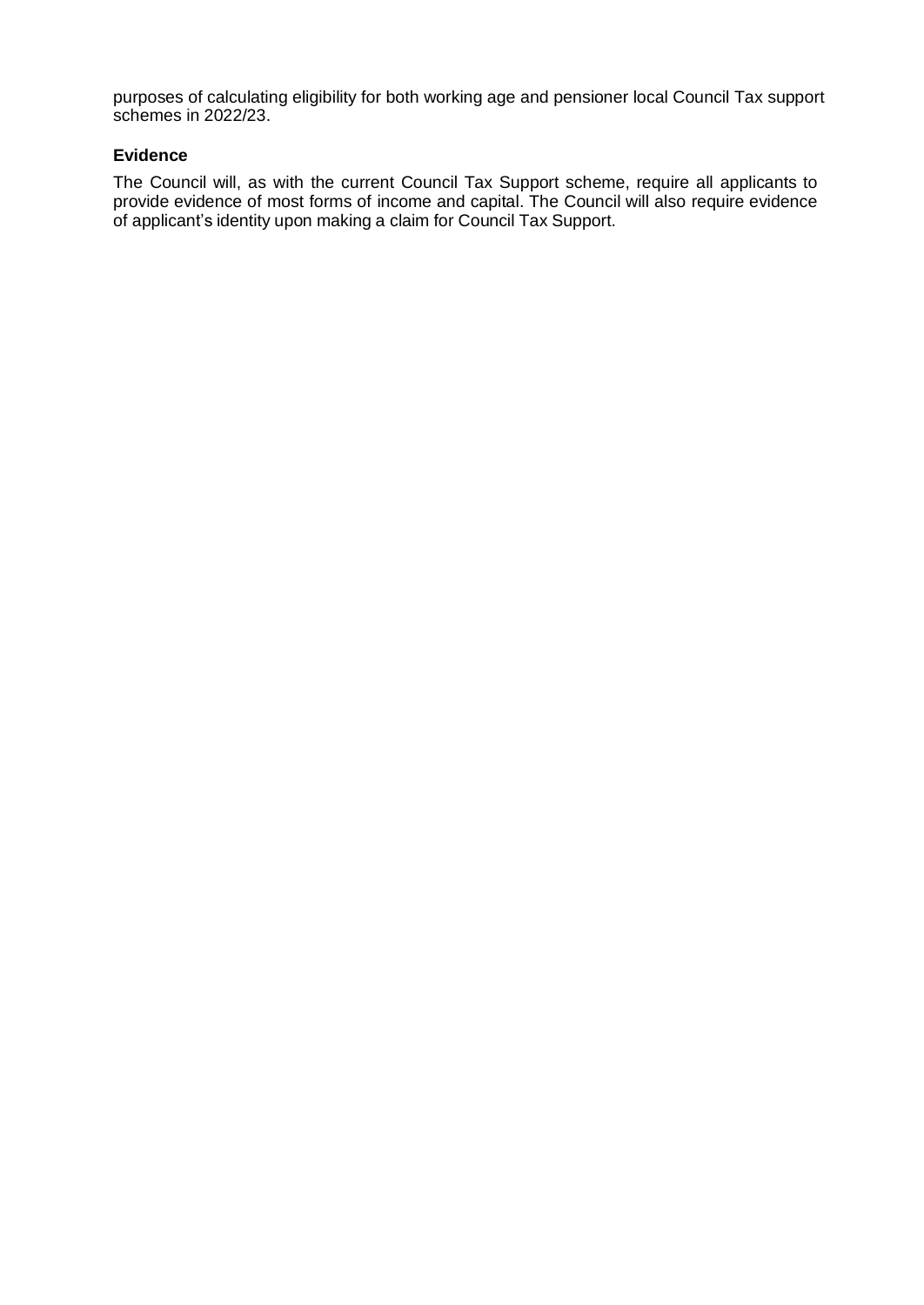## **Change of Circumstances**

Recipients of Council Tax Support must notify the Council immediately if there are any changes that might affect their right to, or the amount of, Council Tax Support received.

This will include where they live; who they live with; changes in earnings, benefits and capital; the employment status of everyone in the household; a member of the household leaving or going into hospital or prison. Applicants will have a duty to notify the Council of any change of circumstances that they might reasonably be expected to know might affect their Council Tax Support entitlement.

## **Payment and Notification**

All awards of Council Tax Support will be credited direct to the applicant's Council Tax account. Applicants will be notified in writing about their weekly award and how it was calculated or (where they are not entitled) that their claim has been unsuccessful. Where Council Tax Support is awarded the applicant will also receive a new Council Tax bill with their reduced liability (even where they are entitled to 100% support and the bill is zero).

### **Overpayments**

As with the current Council Tax Support scheme, where an applicant has been awarded support and it is later determined that they should not have been entitled, an overpayment will have occurred. In most instances, where this is the applicants error, this overpayment will be added to their Council Tax account and collected as normal. Where this is not possible (for example if the account is now closed because the applicant has moved) normal recovery actions will be undertaken. The Council will be able to get an attachment to that benefit to recover Council Tax; which is possible within the current arrangements.

### **Claiming**

Currently claims for Housing Benefit and Council Tax Support are made on the same form. It is proposed that this will remain the same when the new local Council Tax Support scheme is introduced. Minor adjustments will need to be made to take account of the change in the name of the scheme (for example); however it is anticipated that a very similar form will be used and be available in exactly the same formats as with the current scheme. A shortened claim form has been introduced for use by claimants who are claiming and / or receiving Universal Credit.

### **Moving Over to the New Scheme**

for Council Tax Support. As the same qualifying criteria will apply, we will simply transfer all.<br>Council Tax Support claims in payment on 31<sup>St</sup> March 2022 to the new scheme. The Council will not be asking existing Council Tax Support recipients to make a fresh claim Council Tax Support claims in payment on 31<sup>St</sup> March 2022 to the new scheme.

### **Universal Credit**

Full service was rolled out across the district for a broader range of claimants from 4<sup>th</sup> October 2018. It has become more widely available for couples and families but only for new claims or where there is a significant change of circumstances.

The impact of Universal Credit will be monitored with a view to introduce a "tolerance level" of income change which would mean we ignore changes of less than a certain per cent or a certain amount.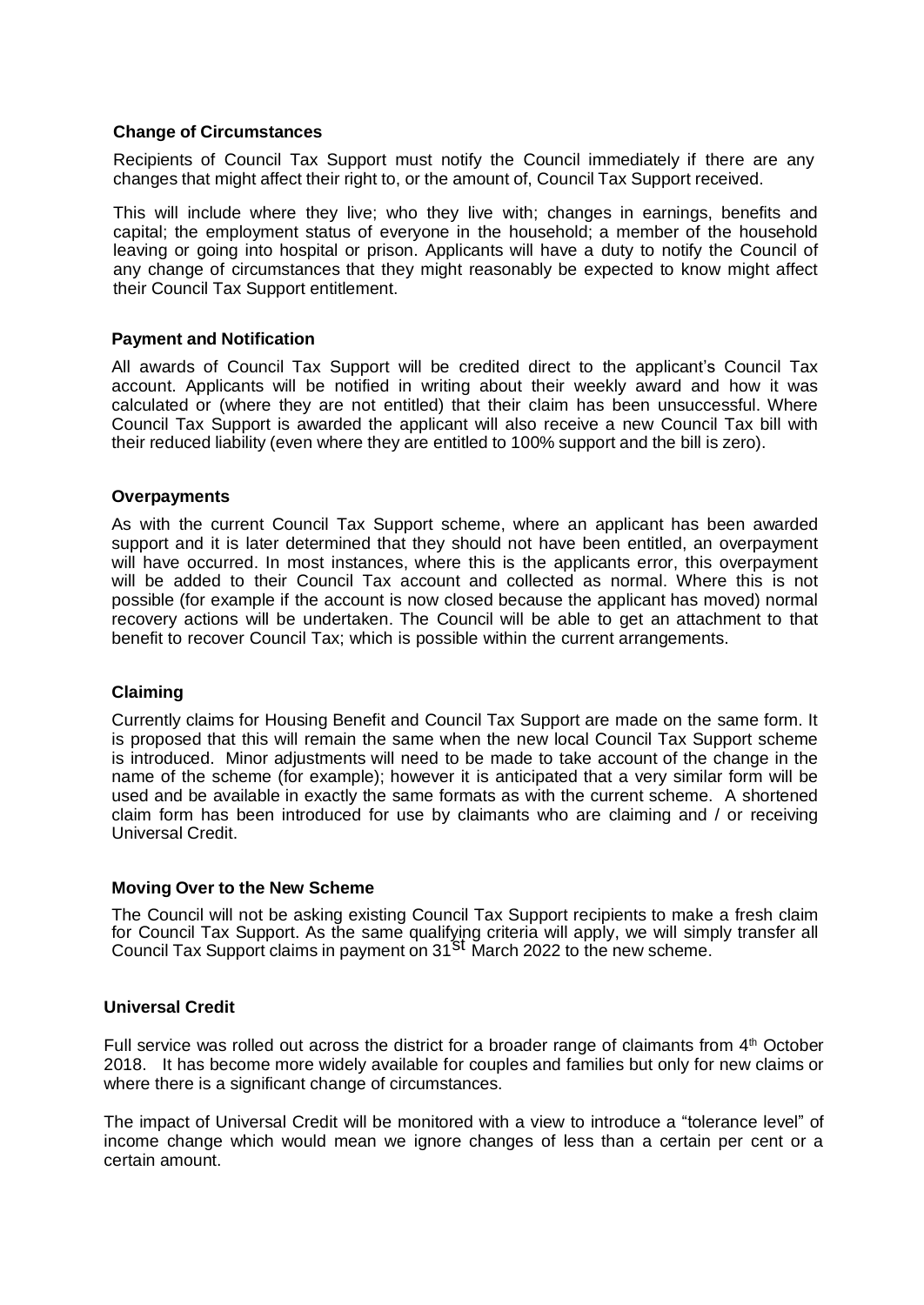Where claimants are employed and receiving Universal Credit, their net wage after tax, national insurance and pension deductions will be used in the assessment.

Where claimants are self-employed and are or were receiving Universal Credit, we will follow Universal Credit and use the relevant national minimum wage to make an assessment on their income where they have declared no profit.

It is proposed that eligibility under the new local scheme mirrors what had already been set out in legislation relating to the old Council Tax Benefit scheme, other than the annual uprating of premiums, allowances, non-dependant deductions and any changes to the national pension age scheme that need to be reflected in the local working age scheme.

Our scheme will also mirror any changes made to the HB regulations after the CTB regs ended including:

- Removal of the family premium from 1 May 2016 for new claims and changes of circumstance for existing claimants who have a child or become responsible for a child after 30 April 2016.
- Match the removal of allowances for third and subsequent children born after April 2017
- The restrictions in tax credits to two children and the removal of the family element from 2017
- restrictions for those claimants leaving the UK for longer than one month
- Exception will be that backdating will be limited to a maximum of three month for all CTS claimants.

**HBRO** = Housing Benefit Run On, an additional award of benefit for the first four weeks of employment where the customer was previously unemployed for a continuous period of 26 weeks

**CTS** = Council Tax Support

**Taper** = the rate at which benefit is reduced as income increases

**Second Adult Rebate** = an award of benefit based on the income a second person in a property

# **What are the differences between the old Council Tax Benefit Scheme and the new local Council Tax Support Scheme?**

There are some things, aside from the name, that will be different under the new local scheme. However, these are factors that will not generally affect the main qualifying criteria.

These differences are:

• **Discretionary Housing Payments** – Where someone did not receive full benefit (Housing Benefit or Council Tax Benefit) and there was the risk of financial hardship; the Council had a discretionary budget that it could use to top up Housing and/or Council Tax Benefit. Under the new local Council Tax Support scheme this discretionary allocation of